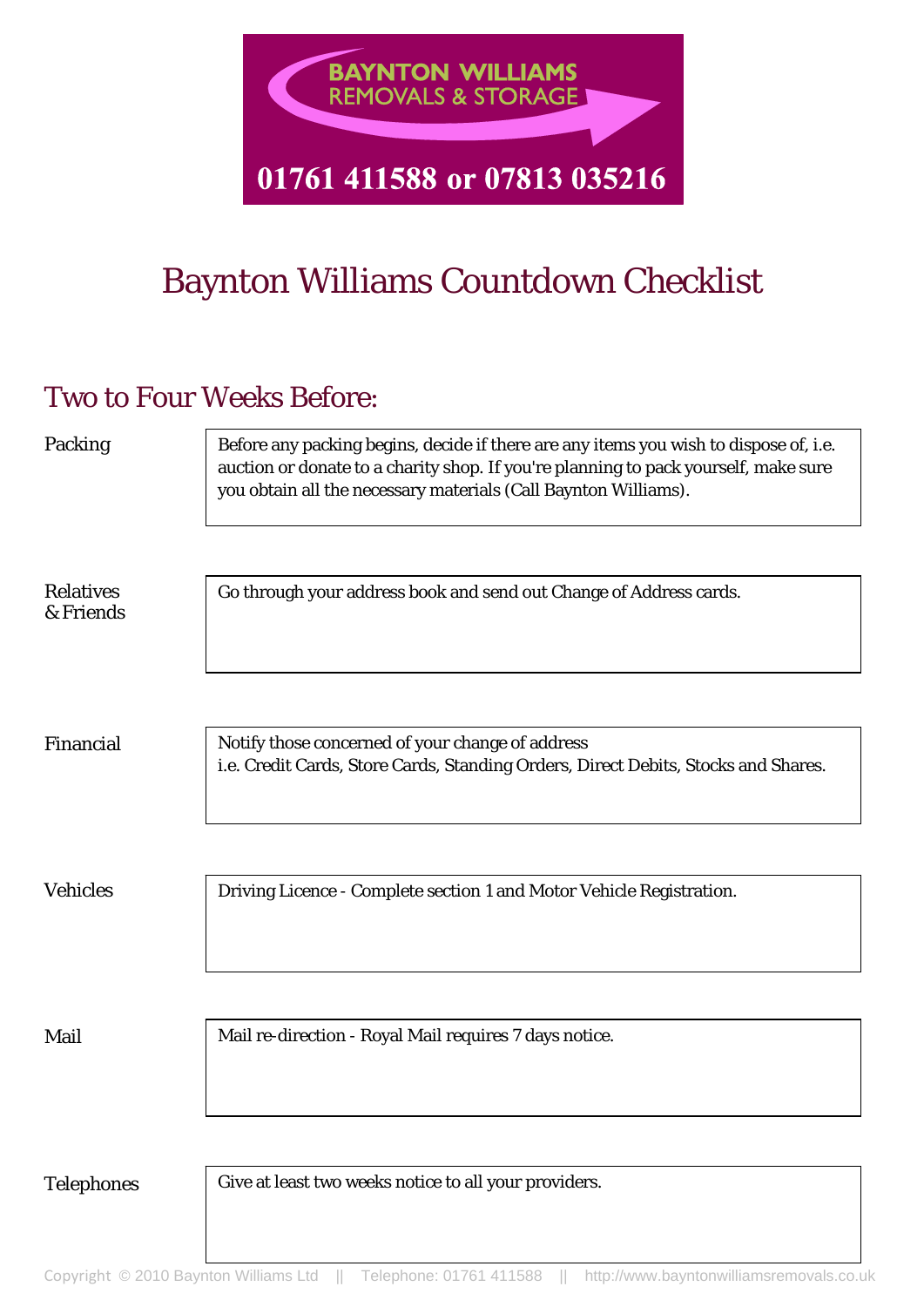| T.V. Licence                                          | Complete the change of address section on your existing Licence and send away.                                                   |
|-------------------------------------------------------|----------------------------------------------------------------------------------------------------------------------------------|
| Doctor /<br>Dentist /<br>Optician                     | De-register if you are moving away  and register in your new area.                                                               |
| <b>Inland Revenue</b>                                 | Notify your local Tax Office quoting your reference number.                                                                      |
| <b>National</b><br>Insurance / DSS<br><b>Benefits</b> | Notify of new address details.                                                                                                   |
| <b>Insurances</b>                                     | Notify your brokers of your new address details.                                                                                 |
| <b>Local Authority</b>                                | Notify the relevant authorities in both your current area and the area in which you<br>are moving to regarding your Council Tax. |
| Lofts / Attics                                        | Empty and check the contents and dispose of any unwanted items.                                                                  |
| <b>Schools</b>                                        | Notify your children's school of their leaving dates and notify new schools as soon<br>as you can.                               |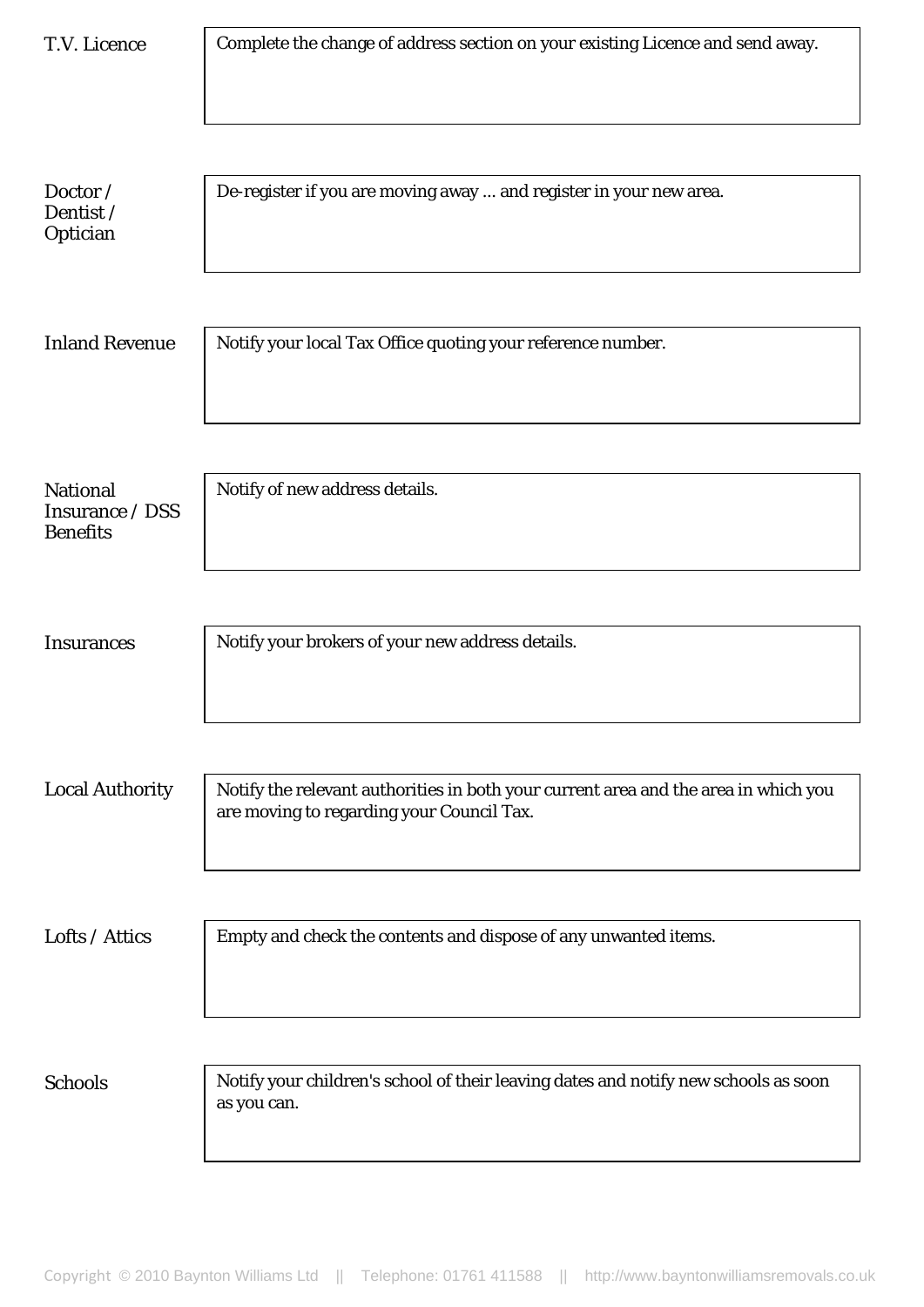#### One Week Before:

| Electric & Gas      | Contact your existing suppliers, giving at least 48 hours notice.                                                                                                                                                                                                |
|---------------------|------------------------------------------------------------------------------------------------------------------------------------------------------------------------------------------------------------------------------------------------------------------|
| <b>Water</b>        | At least 48 hours notice is required by both existing and new authorities.                                                                                                                                                                                       |
| <b>Survival Kit</b> | Pack a box in advance for the day of your move  to include:<br>Light Bulbs, Toilet Rolls, Candles, Screwdriver and Pliers, a small amount of cash<br>and a note of important telephone numbers.<br>On the day of the move, put this box in the boot of your car! |
| <b>Keys</b>         | Try and arrange with the vendors of your new home to have the keys as early as<br>possibly to help avoid unwanted delays.                                                                                                                                        |
| Parking             | Resolve any parking requirements you might have.                                                                                                                                                                                                                 |

#### One Day To Go:

Washing Machine and Dishwasher

Empty, disconnect and drain the pipes.